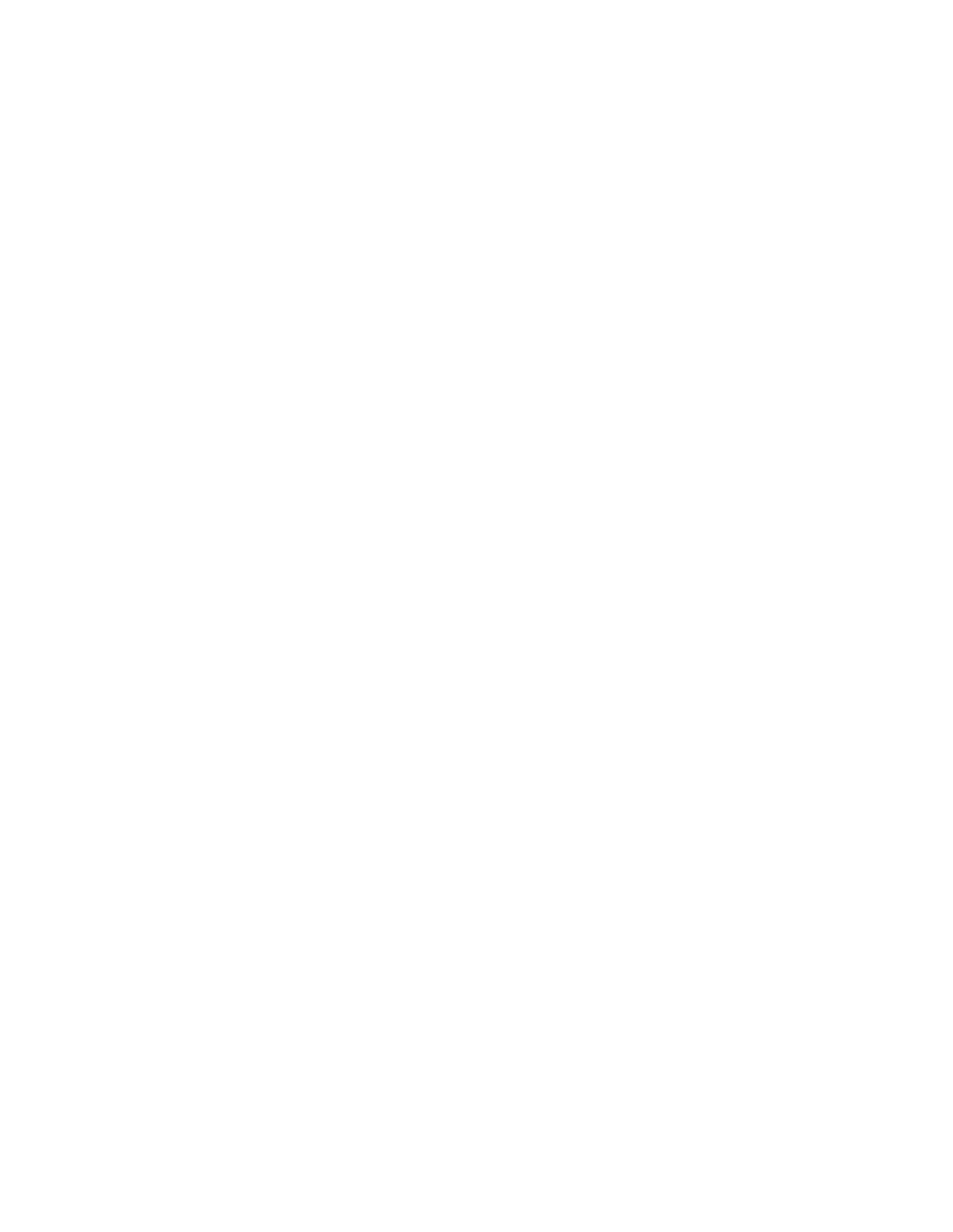Copyright © 2011 SP Scientific. All marks herein are used under license. All brand or product names mentioned may be trademarks or registered trademarks of their respective companies.

#### **Part Number MNL-029-A Rev 004, 07/11**

| <b>SP Scientific</b>                                             | 815 State Route 208<br>Gardiner, NY 12525 USA | 3538 Main Street<br>Stone Ridge, NY 12484<br><b>USA</b> |
|------------------------------------------------------------------|-----------------------------------------------|---------------------------------------------------------|
|                                                                  | (800) 431-8232<br>(845) 255-5000              |                                                         |
| <b>SP Scientific Service</b><br><b>SP Scientific Service Fax</b> | (877) 548-4666<br>(845) 687-0024              |                                                         |

Website http://www.spscientific.com/

This Controlled Rate Freezer Operator's Manual contains confidential and proprietary information of SP Scientific and may be used only by a recipient designated by and for purposes specified by SP Scientific.

Reproduction of, dissemination of, modifications to, or the creation of derivative works from this Controlled Rate Freezer Operator's Manual, by any means and in any form or manner, is expressly prohibited, except with the prior written permission of SP Scientific. Permitted copies of this document must retain all proprietary notices contained in the original.

The information in this document is subject to change without prior notice. Always confirm with SP Scientific that you are using the most current version of this document. SP Scientific is free to modify any of its products and services, in any manner and at any time, notwithstanding the information contained in this document.

THE CONTENTS OF THIS DOCUMENT SHALL NOT CONSTITUTE ANY WARRANTY OF ANY KIND, EITHER EXPRESSED OR IMPLIED, INCLUDING BUT NOT LIMITED TO THE IMPLIED WARRANTIES OF MERCHANTABILITY AND/OR FITNESS FOR A PARTICULAR PURPOSE OR GIVE RISE TO ANY LIABILITY OF SP SCIENTIFIC, ITS AFFILIATES OR ITS SUPPLIERS.

The terms and conditions governing the use of this Controlled Rate Freezer Operator's Manual shall consist of those set forth in written agreements with SP Scientific.

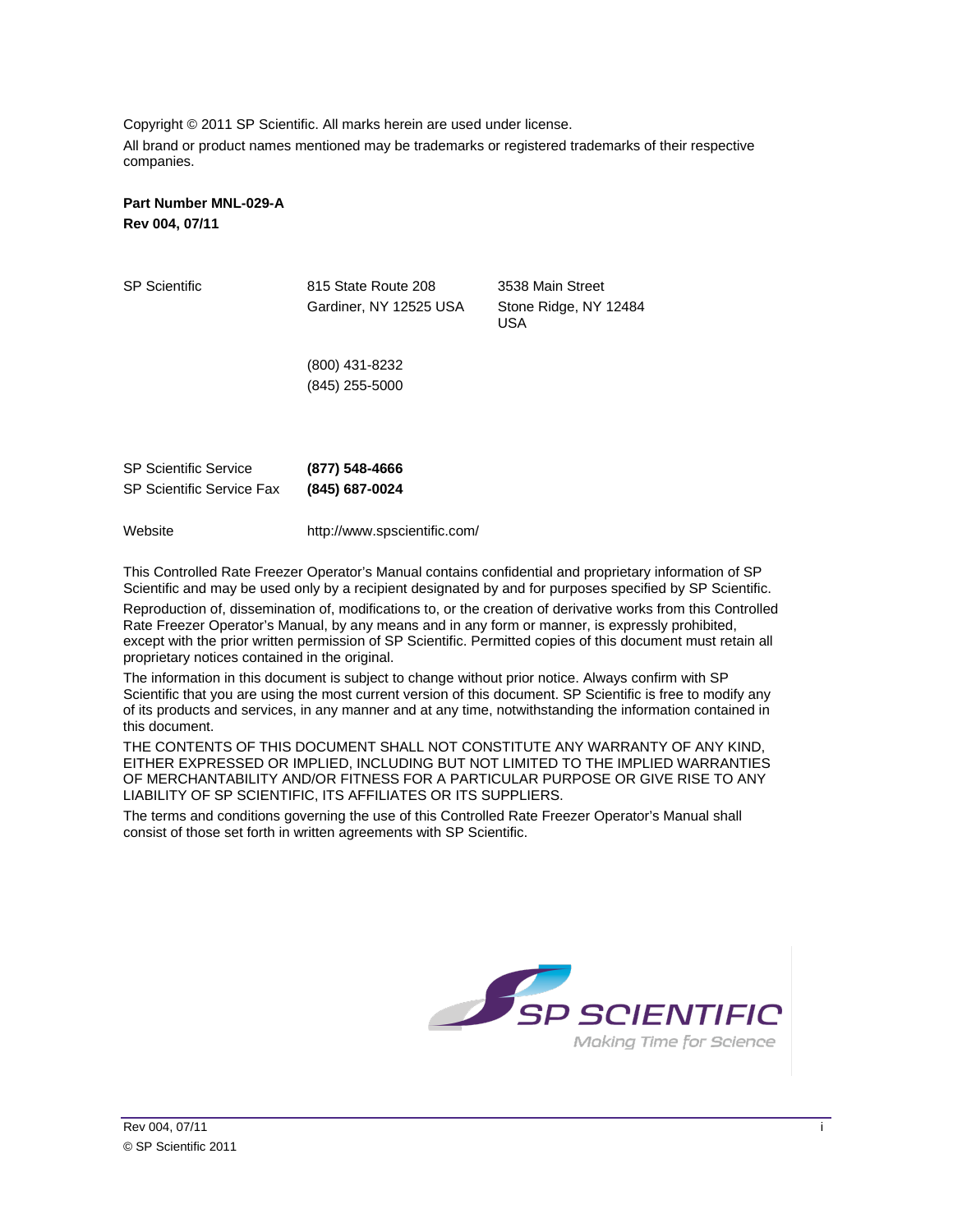#### <span id="page-3-0"></span>**Important Symbols**



WARNING! INJURY OR EVEN DEATH MAY RESULT IF A RECOMMENDATION MARKED WITH THIS SYMBOL IS NOT HEEDED.



ELECTRIC SHOCK DANGER! USE APPROPRIATE CAUTION TO AVOID INJURY OR DEATH.



BURN DANGER! POTENTIALLY HOT SURFACE. USE APPROPRIATE CAUTION.



 PROPERTY CAUTION! TO PREVENT DAMAGE TO CHAMBER EQUIP-MENT AND/OR LOAD, ADHERE TO PROCEDURES MARKED BY THIS SYMBOL.

CRUSH HAZARD. KEEP HANDS CLEAR WHEN OPERATING DOOR.

CORROSIVE CHEMICAL. WEAR SUITABLE GLOVES, SAFETY GLASSES, AND PROTECTIVE

CLOTHING.



DO NOT STORE FLAMMABLE MATERIALS IN CHAMBER.



PRACTICAL OPERATING TIP. THESE RECOMMENDATIONS STREAMLINE UNIT OPERATION AND PREVENT COMMON OPERATOR ERRORS.



WEAR SAFETY GLASSES. EXPLOSIVE MATERIALS HAZARD! KEEP OBJECTS AWAY FROM HEAT.

#### <span id="page-3-1"></span>**Safety Warnings**

- *Always transport the unit with care. Sudden jolts or drops may damage the refrigeration system.*
- *Always observe all warning labels.*
- *Always turn off the unit and disconnect the line cord from the available power source prior to performing any service or maintenance procedures.*
- *Always turn off the unit and disconnect the line cord from the available power source prior to moving the unit.*
- *Always empty the reservoir / bath chamber prior to moving the unit.*
- *Never operate equipment with damaged line cords.*
- *Never operate the unit without cooling fluid in the reservoir / bath chamber.*
- *Never remove warning labels.*
- *Never operate damaged or leaking equipment.*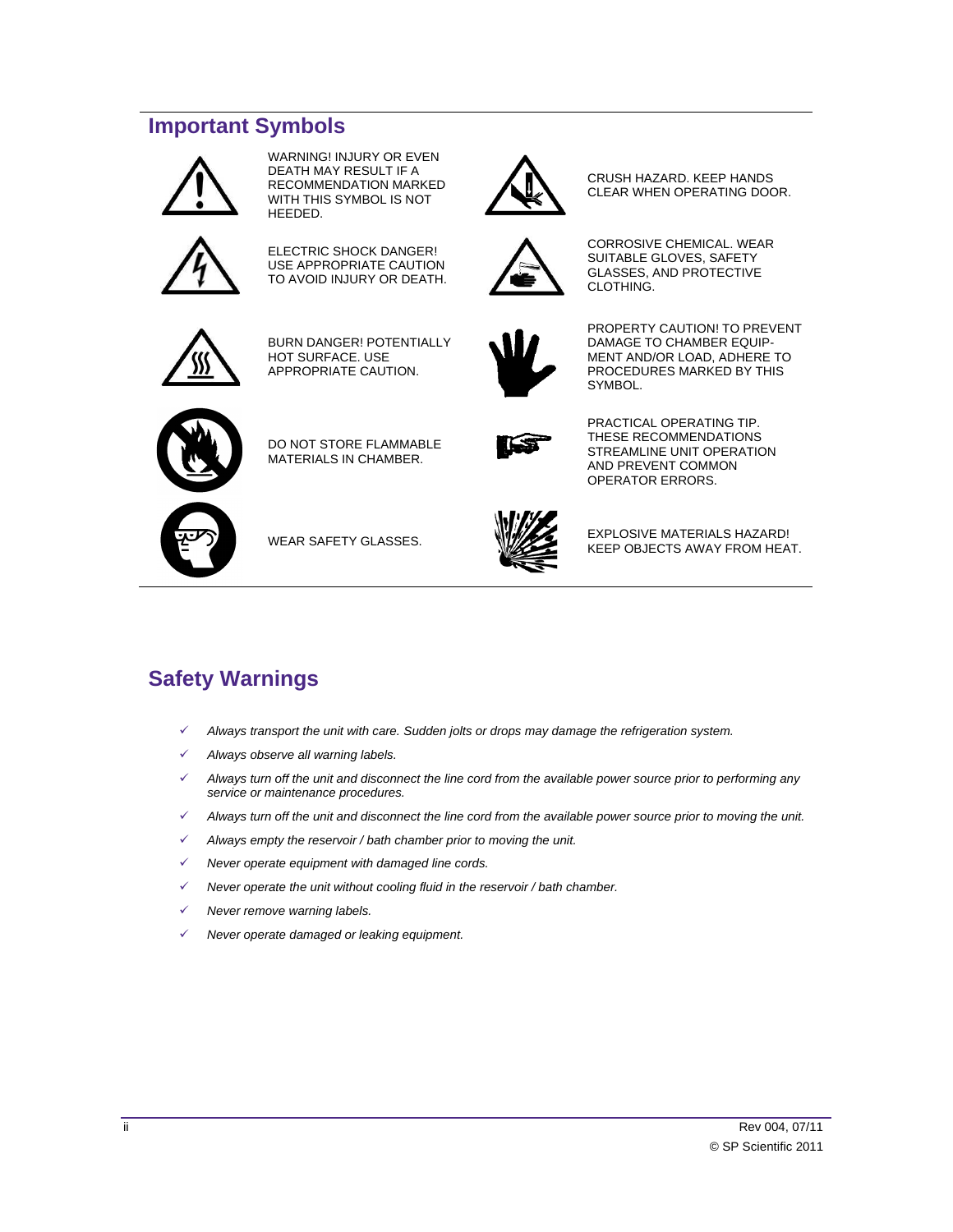#### <span id="page-4-0"></span>**Warranty Information**

FTS Systems Bio-Cool IV low temperature baths are warranted by SP Scientific to be free of defects in material and workmanship when operated under normal conditions as specified in the instructions provided in this manual. Please take this opportunity to locate the serial tag on your new FTS Systems Bio-Cool IV and record the information below for future reference. SP Scientific also recommends that you complete and return your unit's warranty registration card.

Model Number

Serial Number

Part Number

#### Limited Warranty

SP Scientific (the "Company") shall warrant each of its products against defects in material or workmanship for a period of 12 months from the date of shipment provided that the product is used in a reasonable manner under appropriate conditions and consistent with the applicable operating instructions.

The obligation of the Company shall be, at its option, to repair or replace, without charge any parts that prove to be defective within the warranty period, if the purchaser notifies the Company promptly in writing of such defect. No product shall be returned to the Company without prior approval of the Company.

This limited warranty shall cover the costs of parts and labor to repair or replace all defective product(s) at the Seller's factory. For all products installed by the Company and located within the Company service travel areas, this warranty shall cover transportation charges to ship the product to and from the Company's factory and/or the costs of travel, room and board if the Company's employees conduct repair at the Buyer's location. In lieu of repair or replacement at the Company's factory, the Company may, in its discretion, authorize a third party to perform the repair or replacement at the Buyer's location, and at the Company's sole expense.

The Company shall not be responsible for labor charges payable with respect to persons other than Company employees. Replacement or repair of parts pursuant to this warranty shall not in any way extend the original warranty period. The Company shall not be responsible for any unauthorized repairs, replacements or product modifications, nor will it be responsible for any product failures resulting from such unauthorized repairs, replacements or product modifications negligently or otherwise made by persons other than Company employees or authorized representatives of the Company. The buyer shall assume transportation charges to ship the product to and from the Company's factory and the costs of travel, room and board if the Company's employees conduct repair at the Buyer's location within the warranty period if the product was not installed by the Company's and/or is not located within the Company's service travel areas.

THE COMPANY DOES NOT MAKE AND EXPRESSLY DISCLAIMS ANY WARRANTY OF MERCHANTABILITY OR FITNESS FOR A PARTICULAR PURPOSE OR ANY OTHER WARRANTY, EXPRESSED OR IMPLIED, WITH RESPECT TO THE SALE, INSTALLATION, DESIGN OR USE OF ITS PRODUCTS. ADDITIONALLY, THE COMPANY SHALL NOT BE LIABLE FOR ANY CONSEQUENTIAL DAMAGES RESULTING FROM THE USE OF OR ANY DEFECTS IN ITS PRODUCTS.

The Company's employees are available to provide general advice to customers concerning the use of the Company's products; however, oral representations are not warranties with respect to particular products or their uses and may not be relied upon if they are inconsistent with the relevant product specifications for the items set forth herein.

Notwithstanding the above, the terms and conditions set forth in the Company's formal sales contracts shall be controlling and supersede any inconsistent terms contained herein, and any changes to such contracts must be made in writing and signed by an authorized executive of the Company.



WARNING! THE DISPOSAL AND/OR EMISSION OF SUBSTANCES USED IN CONNECTION WITH THIS EQUIPMENT MAY BE GOVERNED BY VARIOUS FEDERAL, STATE OR LOCAL REGULATIONS. ALL USERS OF THIS EQUIPMENT ARE URGED TO BECOME FAMILIAR WITH ANY REGULATIONS THAT APPLY IN THE USERS AREA CONCERNING THE DUMPING OF WASTE MATERIALS IN OR UPON WATER, LAND OR AIR AND TO COMPLY WITH SUCH REGULATIONS.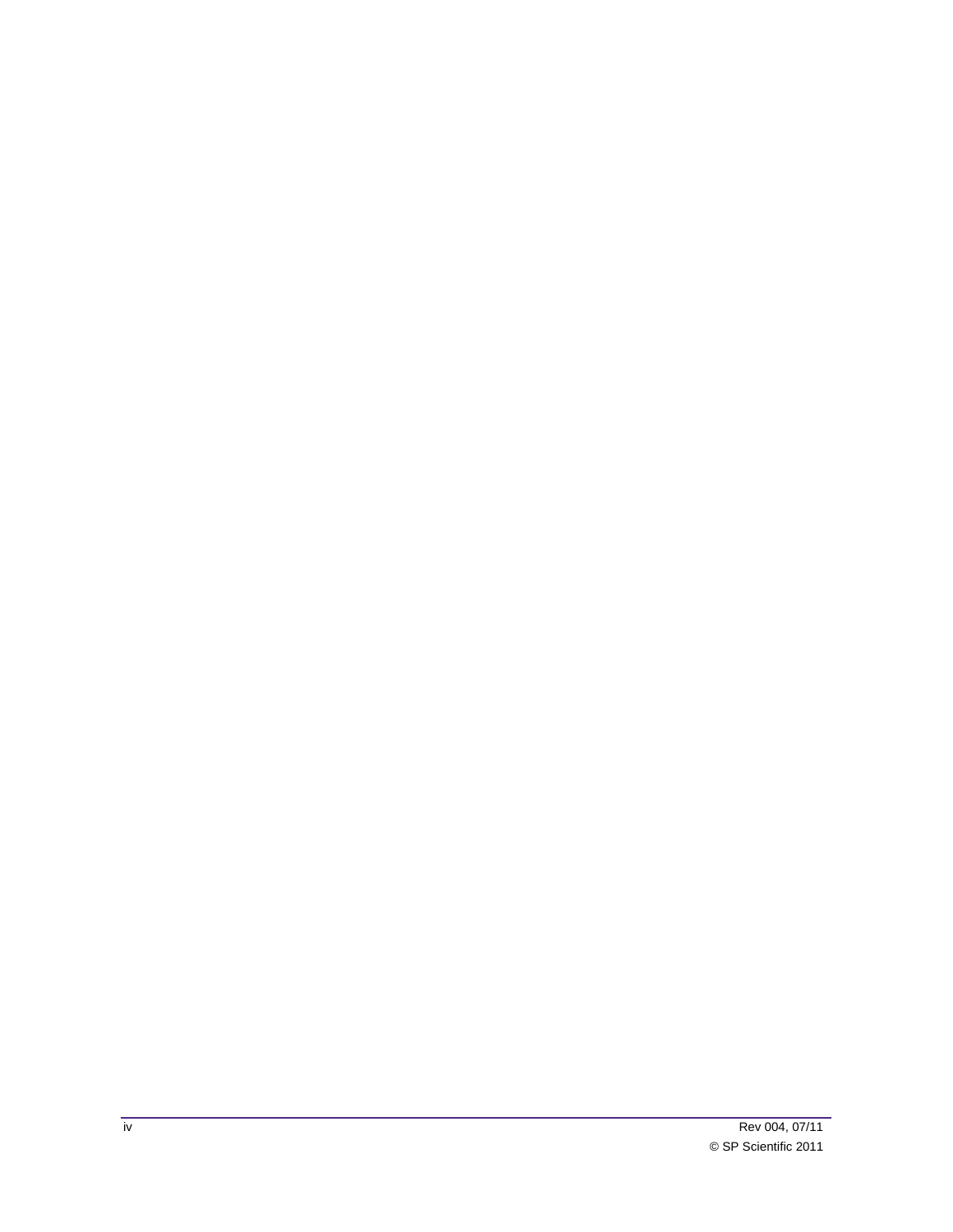# **Contents**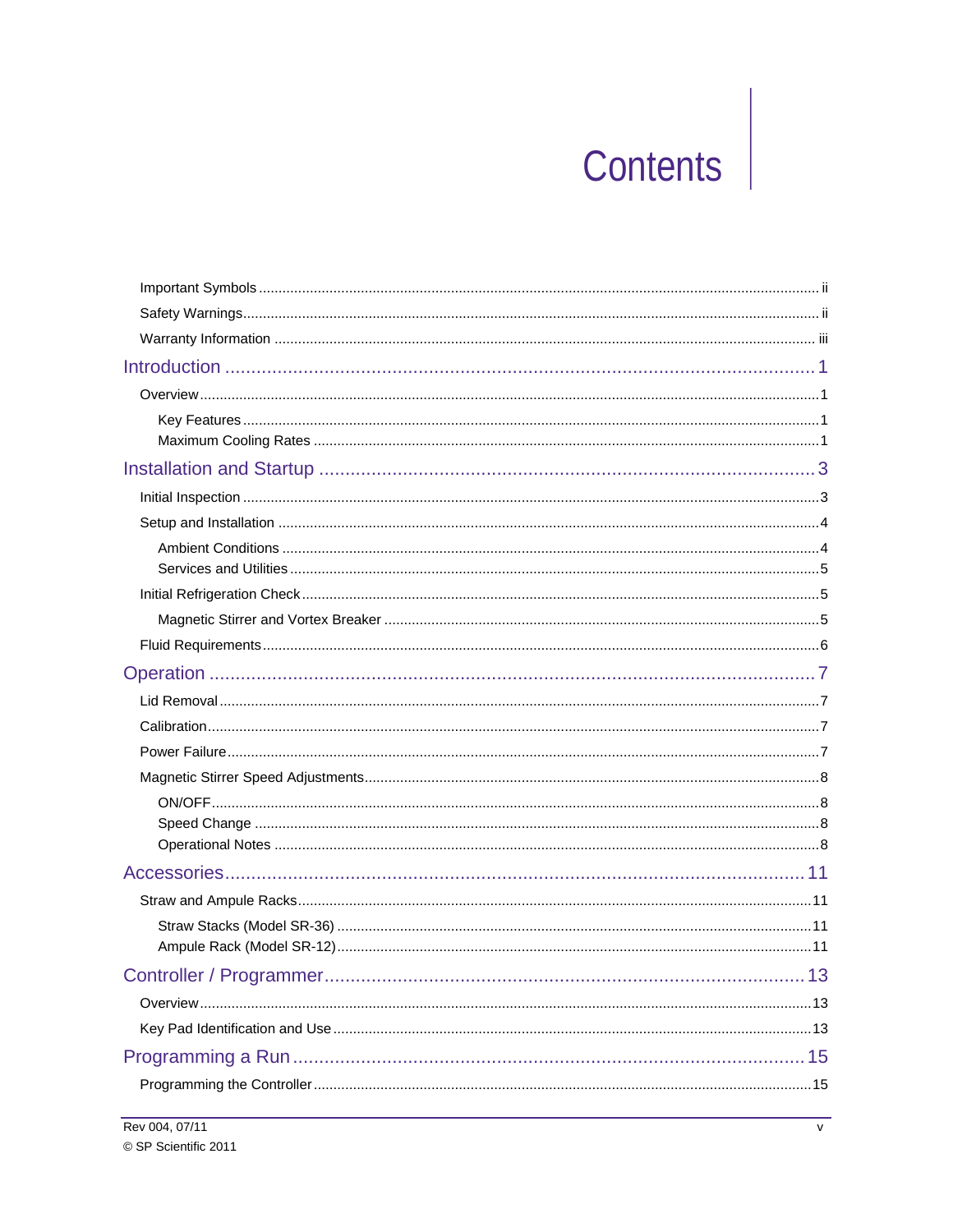$\mathbb{I}$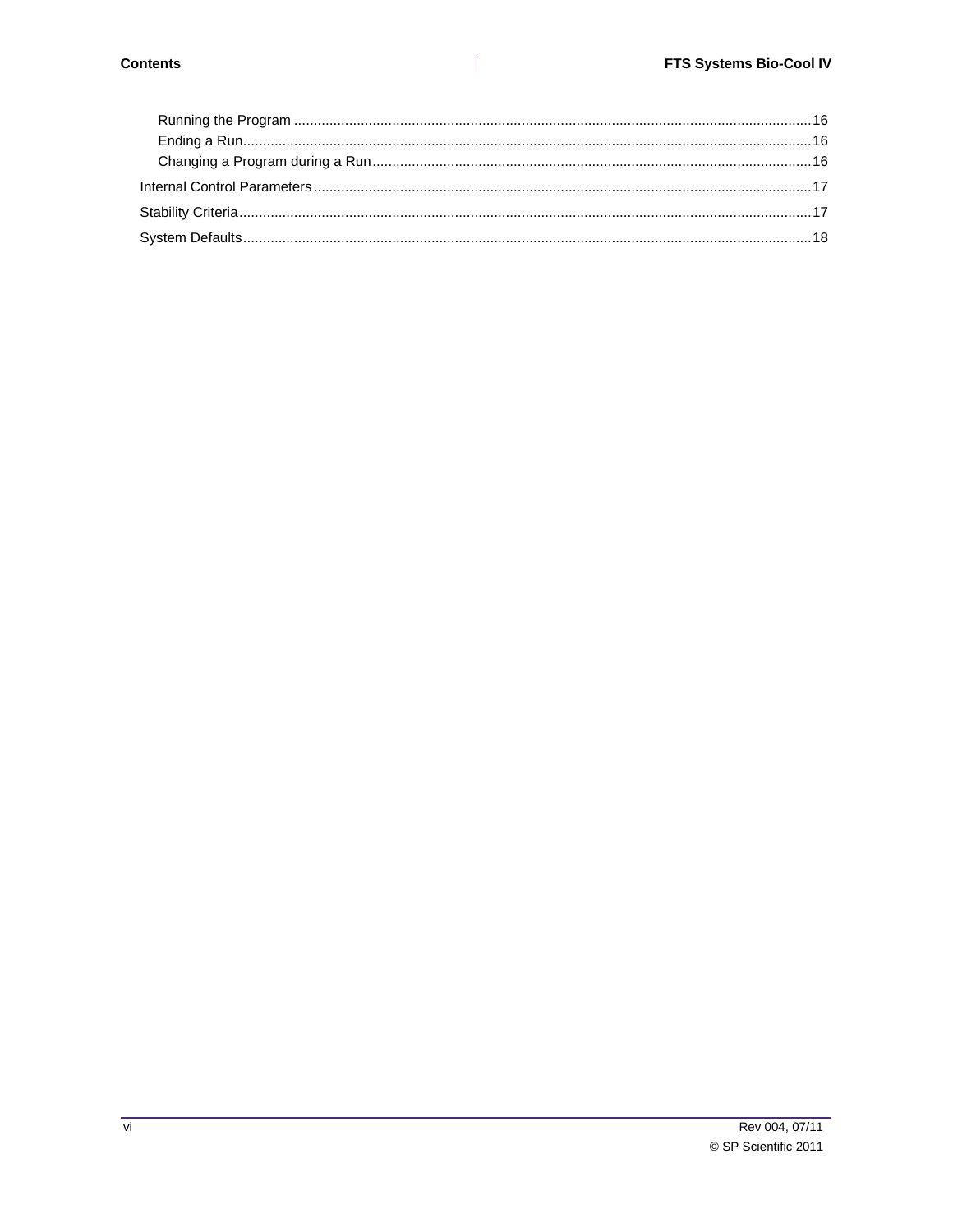<span id="page-8-0"></span>

**Chapter** 

### **Introduction**

#### <span id="page-8-1"></span>**Overview**

Congratulations on your decision to purchase FTS Systems Bio-Cool IV Controlled Rate Freezer. The Bio-Cool Controlled-Rate Freezer is a mechanically refrigerated bath for single slope controlled-rate cooling of biological specimens prior to storage or single slope programmed thawing prior to use. The specimen chamber is refrigerated and heated in response to the program selected.

#### <span id="page-8-2"></span>Key Features

- Methanol is the heat transfer media.
- Specimen chamber is 5 inches (12.7cm) in diameter and 6 inches (15.2cm) deep.
- Cooling rates can be set over a range of .1 ºC/minute to the maximum allowable rate of the bath (see chart below).
- Magnetic stirrer and vortex breaker allows for constant agitation of bath.
- Optional racks allow for the use of straws or ampules.

#### <span id="page-8-3"></span>Maximum Cooling Rates

The cooling rates can be set over a range of 0.1 °C/minute to the maximum rate allowed by the bath.

| <b>Temperature Range</b>        | <b>Maximum Cooling</b><br>Rate |
|---------------------------------|--------------------------------|
| +20 to -20 $\mathrm{^{\circ}C}$ | 3 °C/minute                    |
| $-20$ to $-30$ <sup>o</sup> C   | 2 °C/minute                    |
| $-30$ to $-40$ °C               | 1 °C/minute                    |

These rates are achieved with conditions of 22 ºC (72º F) ambient using clean methanol as the bath fluid. Some deviation from these rates may occur in environments that deviate from the ambient temperature or if the methanol is contaminated with water.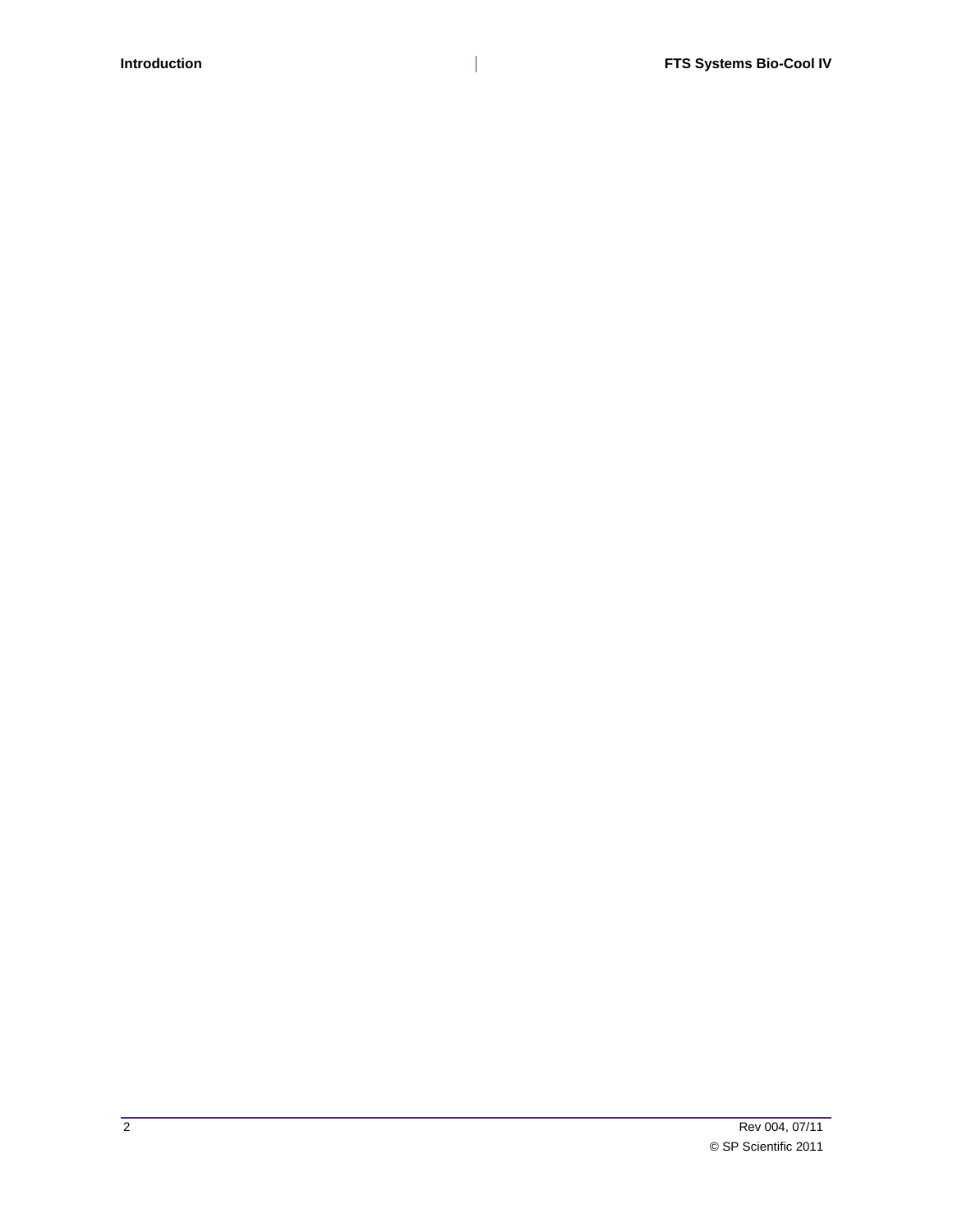<span id="page-10-0"></span>



### **Installation and Startup**

#### <span id="page-10-1"></span>Initial Inspection

Your FTS Systems Bio-Cool IV controlled rate freezer was carefully packed and thoroughly inspected before leaving the SP Scientific factory. However, in the unlikely event that shipping damage has occurred, retain all packing material and contact your freight carrier immediately.



DO NOT ACCEPT DAMAGED SHIPMENTS FROM A CARRIER WITHOUT A SIGNED NOTIFICATION OF DAMAGES.

Upon receiving your shipment, inspect all contents of your equipment for damage. Uncrate and/or unwrap the unit. Carefully remove all packing material from the unit and inspect for visible damage. Check packing material for small accessory items.

If concealed damage or loss is discovered, contact the freight carrier immediately.<sup>[1](#page-10-2)</sup> Keep all contents, packing material and related paperwork intact until a written report is obtained.

*Note: SP Scientific will cooperate in the matter of collecting your claim, but is not responsible for the collection or free replacement of the material. When possible, replacement parts will be shipped and invoiced to you, making them a part of your claim.*

 $\overline{a}$ 

<span id="page-10-2"></span> $1$  "Concealed damage or loss" refers to damage or loss that does not become apparent until the merchandise has been unpacked and inspected. Should damage or loss be discovered, you may make a written request for inspection by the carrier's agent within 15 days of the delivery date. You may then file a claim with the freight carrier or SP Scientific, depending on the terms of your shipment. If your shipment was "FOB Destination" file your claim with SP Scientific and include the inspection report and any other supporting documents. If your shipment was "FOB Shipping Point" file your claim with the freight carrier and include the inspection report and any other supporting documents.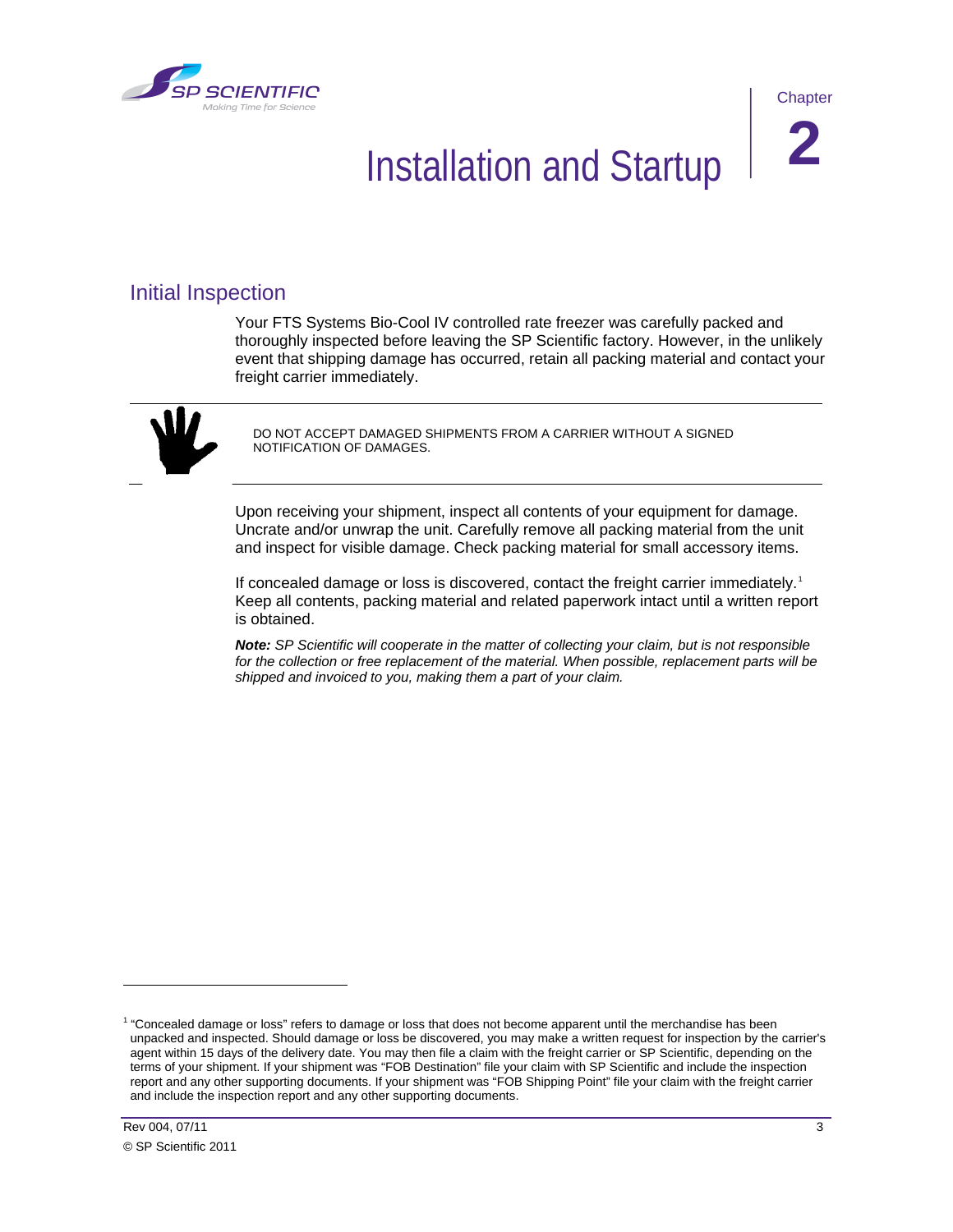#### <span id="page-11-0"></span>Setup and Installation



NEVER PLACE THE UNIT IN AND AREA WHERE EXCESSIVE HEAT, MOISTURE OR CORROSIVE MATERIALS ARE PRESENT.

The FTS Systems Bio-Cool IV is designed for installation in a laboratory environment.

The unit should be installed on a firm, level surface in a location that is convenient for both operation and service. Space should be provided so that air can properly circulate around the unit. The refrigeration system on the Bio-Cool is air-cooled. Air inlets and outlets should be free of obstructions. SP Scientific recommends a 6-inch clearance be maintained at all inlet and outlet sites. If obstacles are blocking the airflow, the compressor may overheat. This reduces performance, and can lead to early compressor failure.

The environment should be well ventilated to prevent excessive buildup of heat. Normal room ventilation is usually adequate.

#### <span id="page-11-1"></span>Ambient Conditions

This unit is designed for operation in a normal indoor environment. Systems should not be mounted outside or otherwise exposed to the elements. The environment should be free from air containing large amounts of moisture, salt or sulfur. If your system utilizes an air-cooled condenser, the fan in the system draws ambient air across the condenser (radiator) to cool the refrigerant.

| <b>Ambient Temperature Requirements</b> |                                                                                                                                                                  |  |
|-----------------------------------------|------------------------------------------------------------------------------------------------------------------------------------------------------------------|--|
| 12° C to 21 °C (55 °F to 69 °F)         | Acceptable                                                                                                                                                       |  |
| 21 °C to 24 °C (70 °F to 75 °F)         | <b>Ideal</b>                                                                                                                                                     |  |
| 24 °C to 27 °C (75 °F to 80 °F).        | Acceptable, but a reduction in the cooling capacity of the unit is to<br>be expected (about a 1% cooling capacity reduction per degree above<br>$72^{\circ}$ F). |  |
| 27 °C to 29.5 °C (80 °F to 85 °F)       | <b>Expect reduced reliability.</b> Warranty may be Voided.                                                                                                       |  |
| Over 29.5 $°C$<br>(Over 85 $\degree$ F) | <b>Not Acceptable.</b> Warranty will be Voided.                                                                                                                  |  |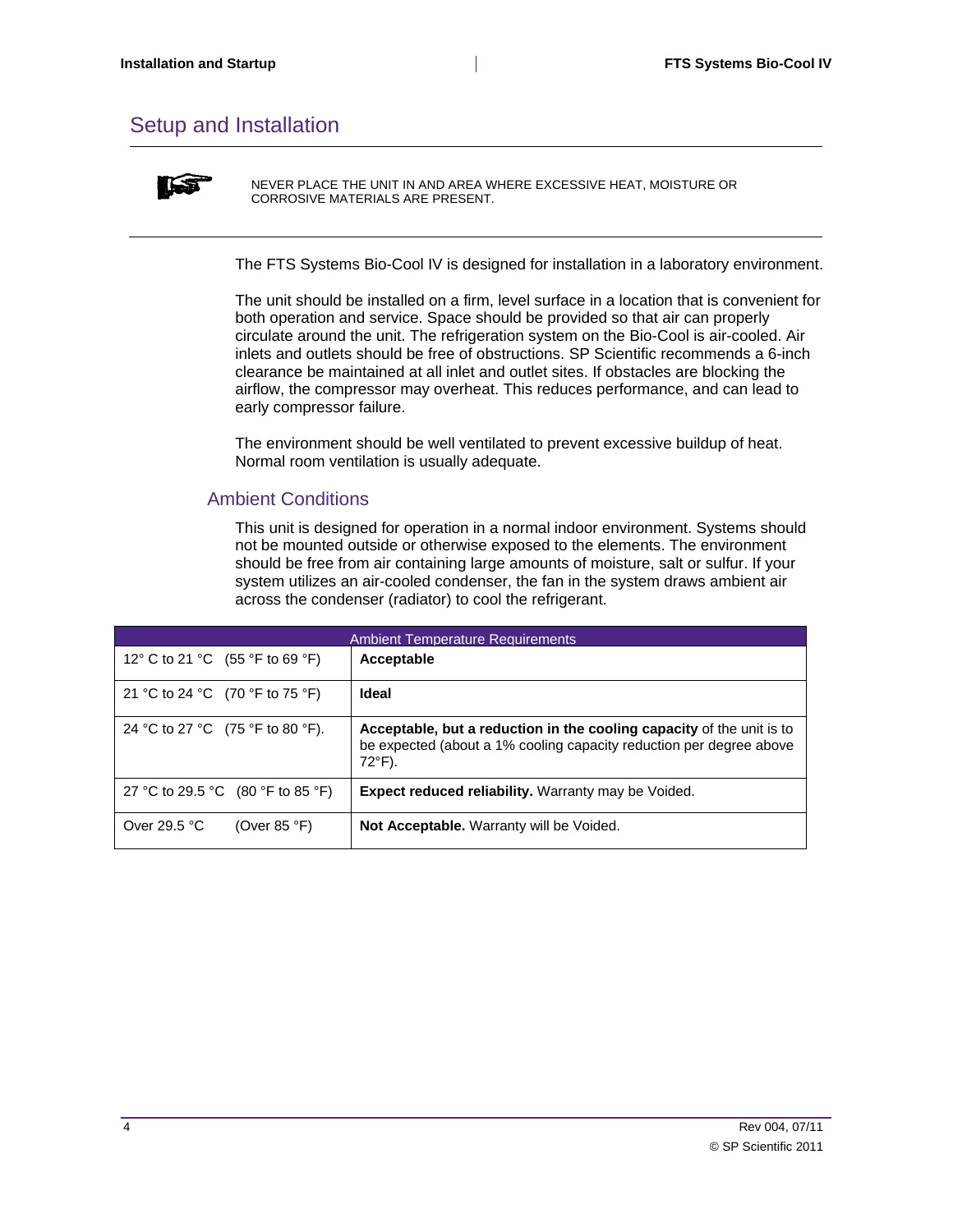#### Services and Utilities

<span id="page-12-0"></span>

CAUTION! IF YOU ARE UNSURE ABOUT THE AVAILABLE ELECTRICAL VOLTAGE SUPPLY IN YOUR FACILITY, CONSULT A QUALIFIED ELECTRICIAN.

Once the Bio-Cool is in the location where it will be operated, it can be connected to its electrical source.

- 1. Allow a six inch clearance at any inlet or outlet site.
- 2. Make sure the front of unit is not blocked.
- 3. The controller is built into the cabinet of the Bio-Cool IV.
- 4. There are two voltage and frequency configurations for the unit:
	- If the unit is 120V/60HZ, plug into the proper receptacle.
	- If the unit is 220/50HZ, it is shipped without a plug at the end of the line cord. Connect the appropriate plug and plug into the proper receptacle.
- 5. Plug with ground needs to be connected to a grounded outlet at the supply.

*Note: The use of an extension cord is NOT recommended. If it is required it should be sufficient to handle 10 amps without heating.*

#### <span id="page-12-2"></span><span id="page-12-1"></span>Initial Refrigeration Check

#### Magnetic Stirrer and Vortex Breaker

- 1. Remove the lid.
- 2. Remove the steel washer at the bottom of the bath (only used during shipping).
- 3. Remove the magnetic stirrer assembly from the shipping bag. It consists of a frame with 4 lock-down screws on top and a slave magnet inside the circular housing.
- 4. Remove steel washer from circular magnet housing.
- 5. Place magnetic stirrer in the bath with the cylindrical magnet side down.
- 6. Tighten the 4 lock-down screws with a small screw driver until securely seated against the interior wall of the bath.
- 7. Turn on the magnetic stirrer by pressing the POWER button (stirrer is automatically activated with the activation of the unit).

*Note: The stirrer may be shut off without shutting off the entire system by pressing the STIR button on the panel. The stirrer speed is adjustable using a stirrer menu (explained in the Operation chapter).*

8. The frame of the stirrer should remain stationary and the cylindrical magnet housing should rotate freely.

*Note: If magnet is not rotating, loosen the 4 lock-down screws and move the stirrer assembly up or down until free movement of the magnet is obtained. Tighten the 4 lock-down screws securely.*

9. Remove vortex breaker from shipping bag.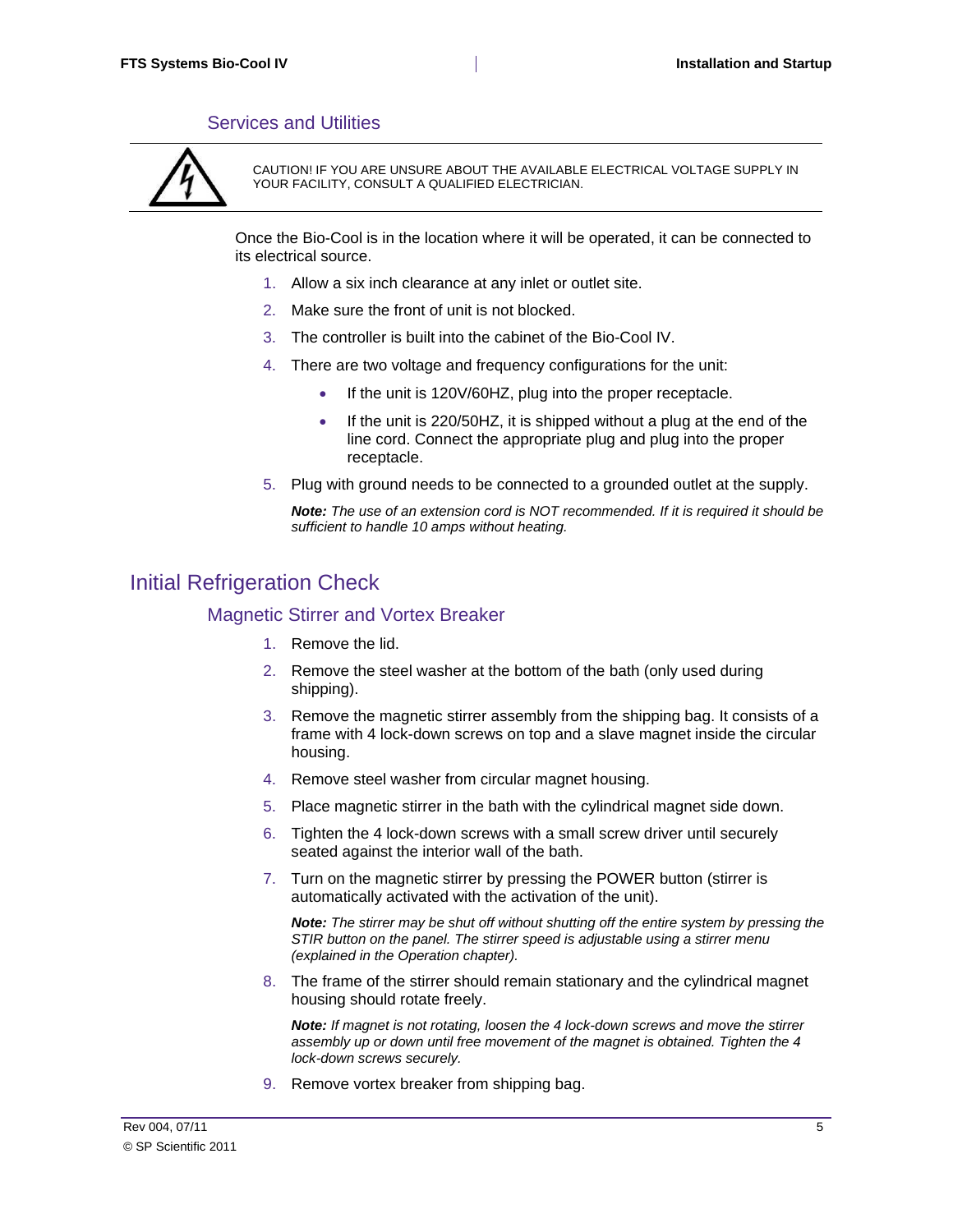- 10. Insert the vortex breaker into the bath by holding it at a right angle to the top of the bath and inserting it past the rubber gasket.
- 11. Turn the vortex breaker so it is parallel to the bottom of the bath with the screen and lift tab on top.
- 12. The vortex breaker should rest directly on top of the magnetic stirrer.

#### <span id="page-13-0"></span>Fluid Requirements



CAUTION: ACETONE AND ISOPENTANE SHOULD BE AVOIDED. THESE CHEMICALS WILL DESTROY THE RUBBER AND PLASTIC COMPONENTS OF THE UNIT.

Methanol is the recommended heat transfer fluid for the Bio-Cool IV. Other heat transfer fluids may be used, however, it may affect the cooling/heating performance. Methanol can be purchased at a local hardware store or through a scientific supply house. A low purity methanol is sufficient for use.

*Note: Methanol should be changed frequently as it will become contaminated with water vapor.*

- Fill bath at room temperature to about one inch below the rubber gasket (approximately 1½ liters).
- **DO NOT** overfill bath as it may overflow into the interior components and destroy them.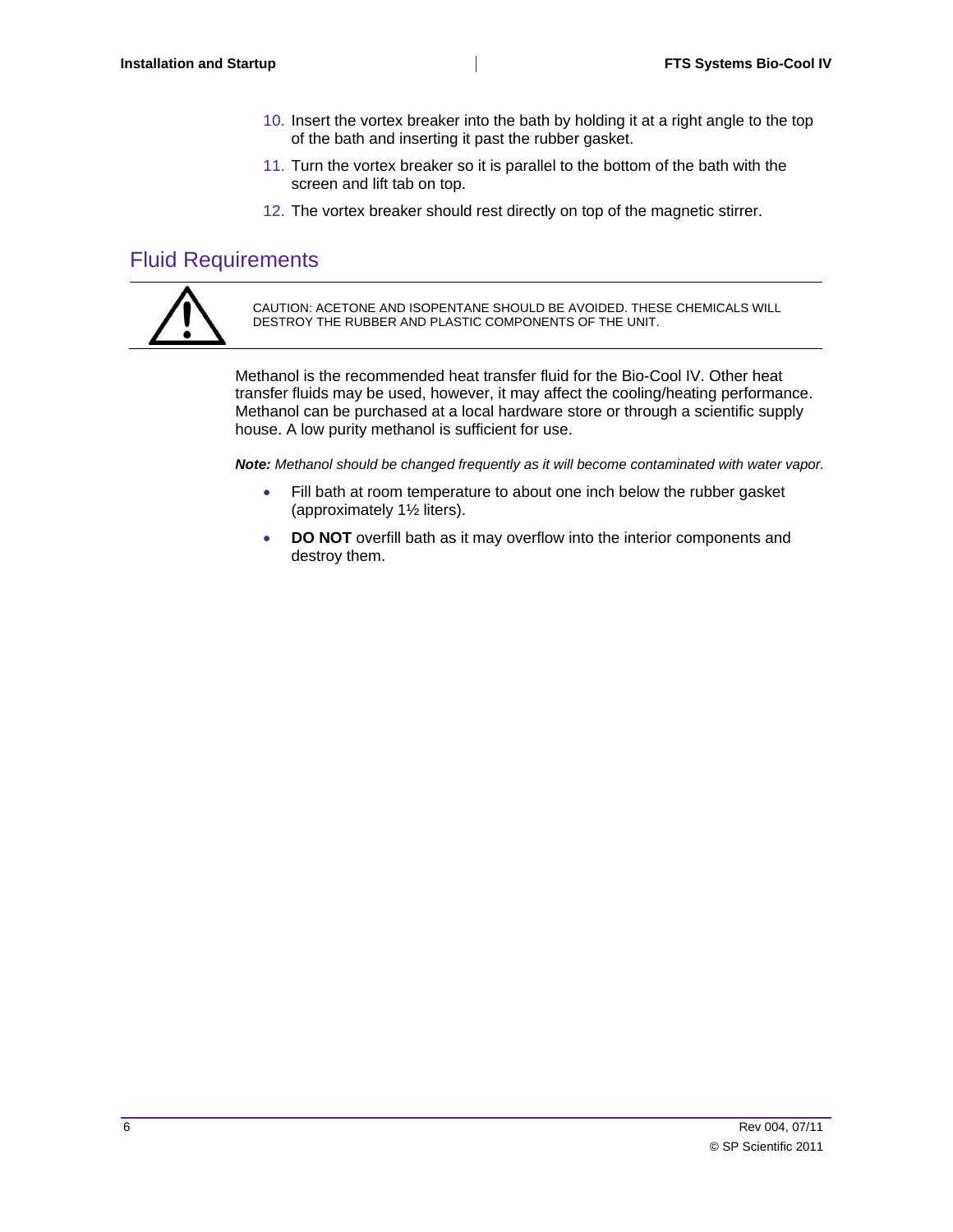<span id="page-14-0"></span>

### **Operation**

#### <span id="page-14-1"></span>Lid Removal

To remove the liquid tight lid:

- 1. Turn the center thumbscrew counterclockwise (the lock down bar will loosen and move).
- 2. Lift up on the center thumbscrew and the lid will release.

*Note: The lid should be realigned whenever the unit is moved to help maintain the position of the reservoir.*

#### <span id="page-14-2"></span>**Calibration**

The controller/programmer is calibrated to National Institute of Standards and Technology (NIST) standards, but during its operating life may experience some zero drift due to aging of components. The programmer may be calibrated while it is in the setpoint controller condition with the following procedure:

- 1. Using the Bio-Cool as a setpoint controller, set for 0°C.
- 2. Place a NIST partial immersion thermometer into ice bath.
- 3. Let stabilize, then adjust the Bio-Cool setpoint up or down a few tenths at a time until the thermometer reads 0°C.
- 4. After this occurs, press the RUN key pad to disengage from run, and very quickly press the UP and DOWN key pads simultaneously until ZERO is displayed in the lower window.
- 5. The bath is now zeroed.
- 6. Press RUN and set the controller for  $0^{\circ}$ C. The thermometer should now match with the Bio-Cool.

#### <span id="page-14-3"></span>Power Failure

Two power failure algorithms are available.

- Power failure option **0** will return the idle (non-operating) mode upon restoration of power.
- Power failure settings **1** or **2** will return the system to operating mode and control the bath at the temperature it is at upon restoration of power. In each mode, an audible alarm will sound and PF will flash on the display.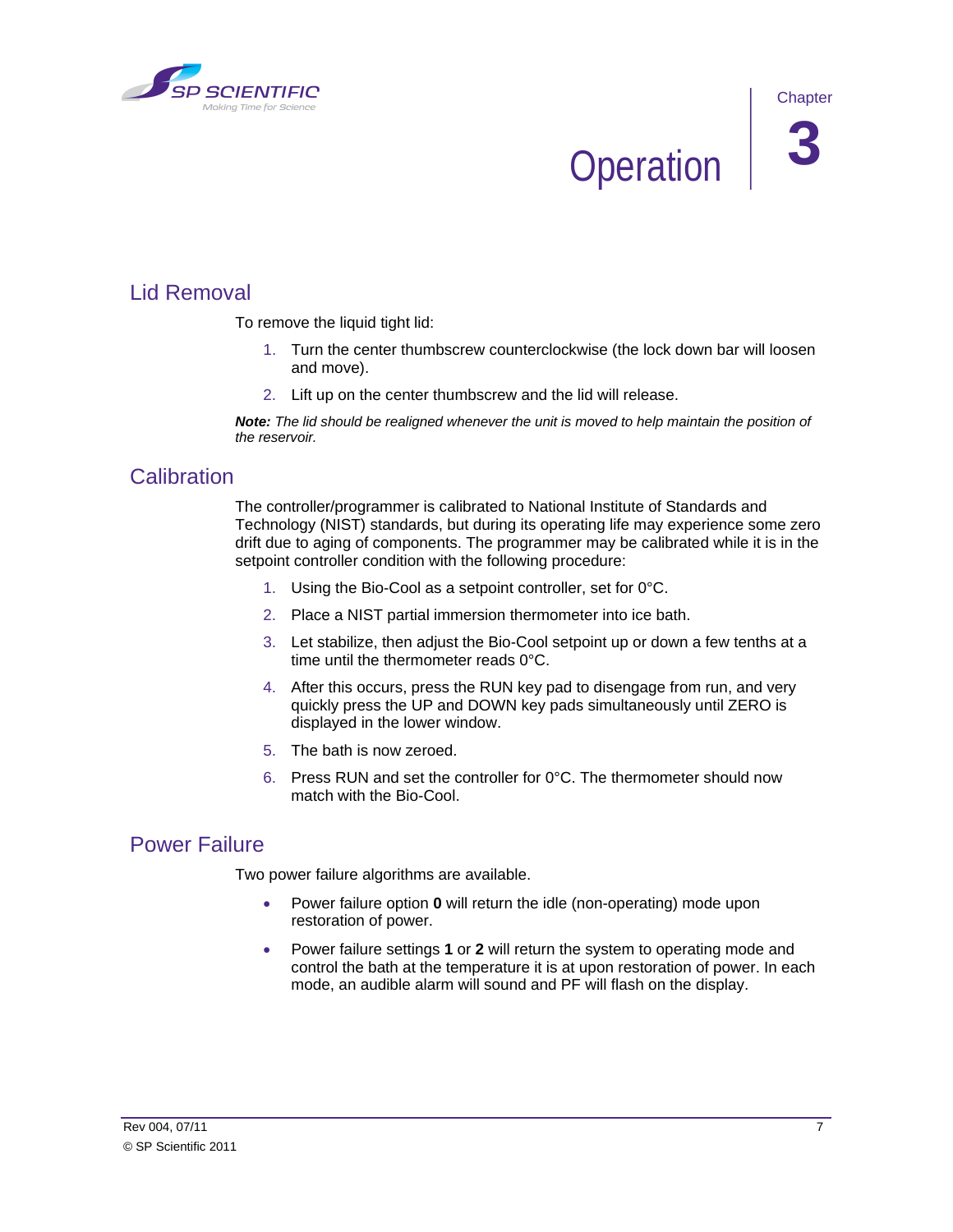#### <span id="page-15-1"></span><span id="page-15-0"></span>Magnetic Stirrer Speed Adjustments

#### ON/OFF

The stirrer will engage automatically to the user's programmed speed upon initialization of the system via the main ON (power) switch. If the system is turned off via the POWER switch, the stirrer will stop.

The stirrer may be turned ON or OFF independently of the POWER switch for procedural purposes (such as insertion of a product sample into the reservoir). Generally speaking, the unit should not be operated without stirring, as the reservoir fluid will exhibit thermal variations if the fluid is not agitated. SP Scientific recommends the use of full speed at all times for optimal operation and specifications performance of the Bio-Cool.

To turn the stirrer ON (when it is off), depress and release the stirrer switch. The stirrer will begin to move toward the programmed speed. If the switch is held for too long before release the speed programming routine will be engaged instead. See "Speed Change" below.

To turn the stirrer OFF (while it is running), depress and release the stirrer switch. The indicator LED will be extinguished and the stirrer will stop. (If the button is held for too long before release, the system programming routine will be engaged instead.)

#### <span id="page-15-2"></span>Speed Change

To change the stirrer speed, depress and hold the STIR switch for a few seconds. A prompt "Stir" will appear on the display, alternating with a value 1 to 128, where 1 is a minimum speed (actually below operational) and 128 is full speed. If either of the up/down buttons is depressed, the display will change accordingly and the stirrer (if running) will start to move toward the new speed. If the numeric speed is changed quickly it may take several seconds for the stirrer to catch up.

When satisfied with the speed, press SET and the display will revert to its normal operational mode. Thereafter, upon application of ON, the stirrer will go to this programmed speed.

#### <span id="page-15-3"></span>Operational Notes

The actual numbers 1 through 128 are not FIXED speeds but rather representative values on the scale. From unit to unit, in installations with more than one Bio-Cool, the actual speed represented by a given value will change as a function of electronic components, line voltage, and individual motor characteristics, belt tension, fluid viscosity, and so forth. For a given unit operating under repeated conditions a given value will produce fairly repeatable results.

A typical unit will have a "stall" speed (insufficient power applied to turn the motor) somewhere in the range of 30 to 50. Satisfactory stirring will generally be obtained from approximately 50 to the full 128. Very few differences will be observed in the range from about 100 to 128.

Changes in operating speed, except for turning the unit off, are accomplished by ramping the speed characteristic of the motor, to prevent the magnetic coupling from losing "lock." This will result in a time lag between changing the speed and an actual observed change in stirrer speed. Also, a nominal medium speed is always used to start the stirrer. From this temperature it ramps up or down to the user's final endpoint.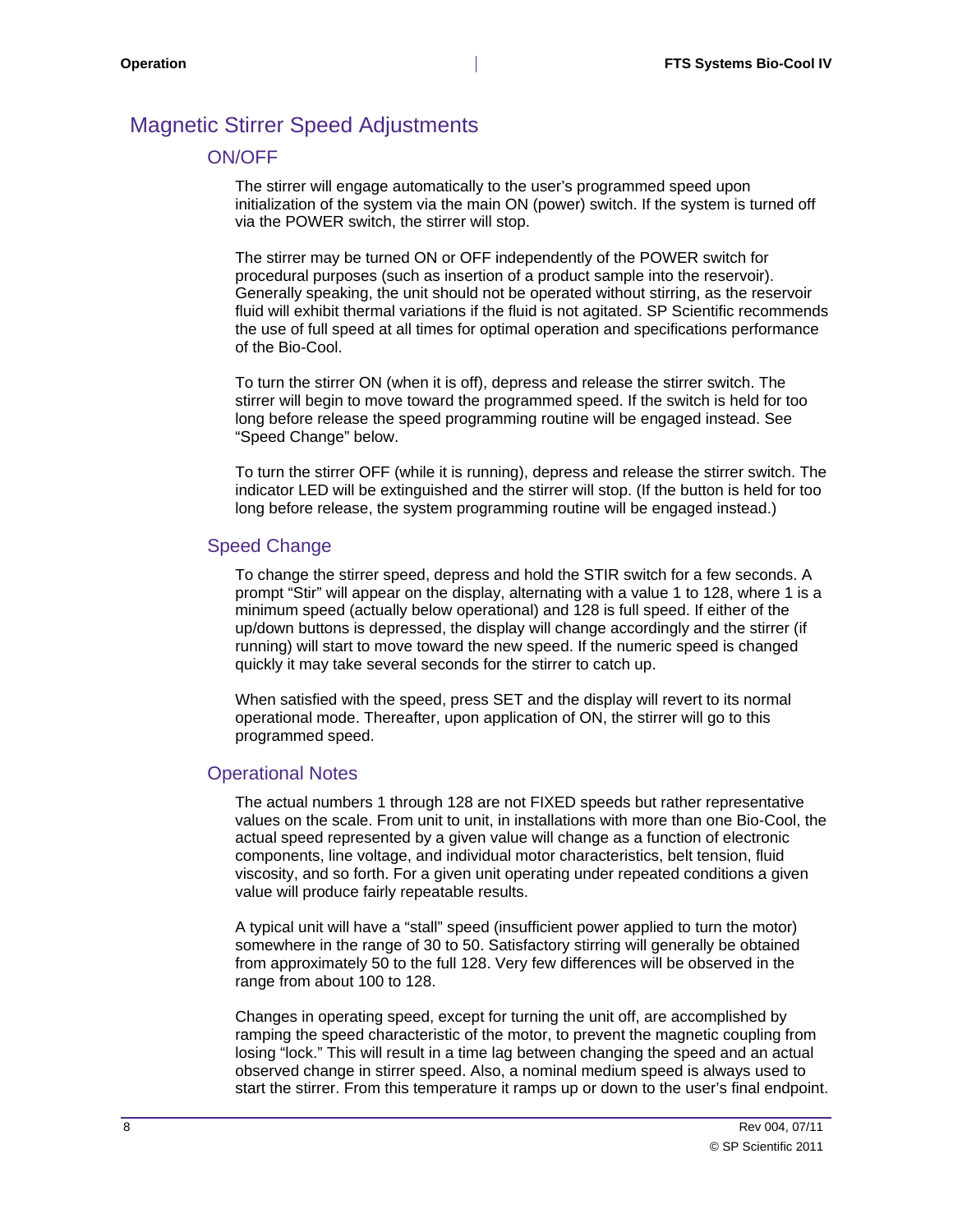The inertia of the stirring system will always be overcome before it attempts to ramp down to an extremely slow operating speed if programmed.

*Note: The stirrer motor is a shaded-pole motor, with speed governed by phase modulaiton of the AC applied to it. Even at stall speed there is still significant voltage applied to the motor.*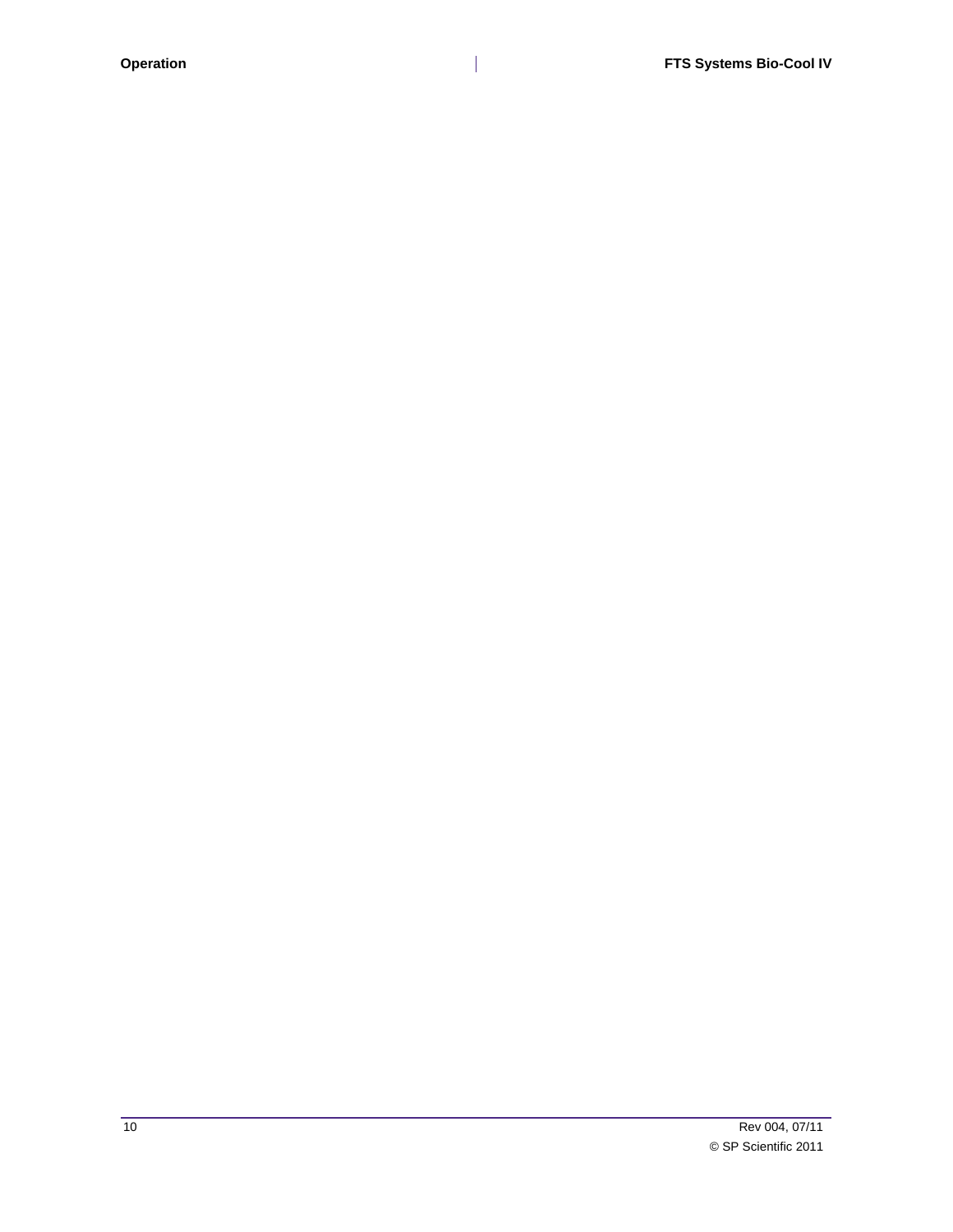<span id="page-18-0"></span>



### Accessories **4**

#### <span id="page-18-2"></span><span id="page-18-1"></span>Straw and Ampule Racks

#### Straw Stacks (Model SR-36)

The straw rack can hold up to 36 quarter  $(½)$  or half  $(½)$  cc straws. It consists of a Lucite top plate that is placed directly on top of the bath gasket and three black delrin racks that hold 12 straws each.

1. Insert straws through the guide holes, where pressure stainless steel clips hold them in place.

*Notes: If straws are not easily placed in the rack or if they fall out of the Rack, the clip may need adjustment. Remove the clip and either open or close the clip according to your needs.*

*Unit should run with all 3 black delrin racks in place even if 36 straws are not being processed. This will help prevent condensation of water vapor.*

- 2. If liquid nitrogen chilled forceps are being used for crystallization, SP Scientific suggests that the entire delrin rack is lifted out of the Lucite top and seeded at one time.
- 3. When freezing is complete, remove the black delrin rack out of the Lucite lid and pull the straws out from the bottom.

#### <span id="page-18-3"></span>Ampule Rack (Model SR-12)

- 1. The ampule rack will accommodate ampules ranging from 2 ml to 5 ml.
- 2. The disks of the rack can be moved up or down to accommodate different ampule sizes. Loosen the nuts on either side of the rack to be moved and adjust the disk and retighten the nuts.

*Note: Always cover bath with the lid included with the Bio-Cool IV.*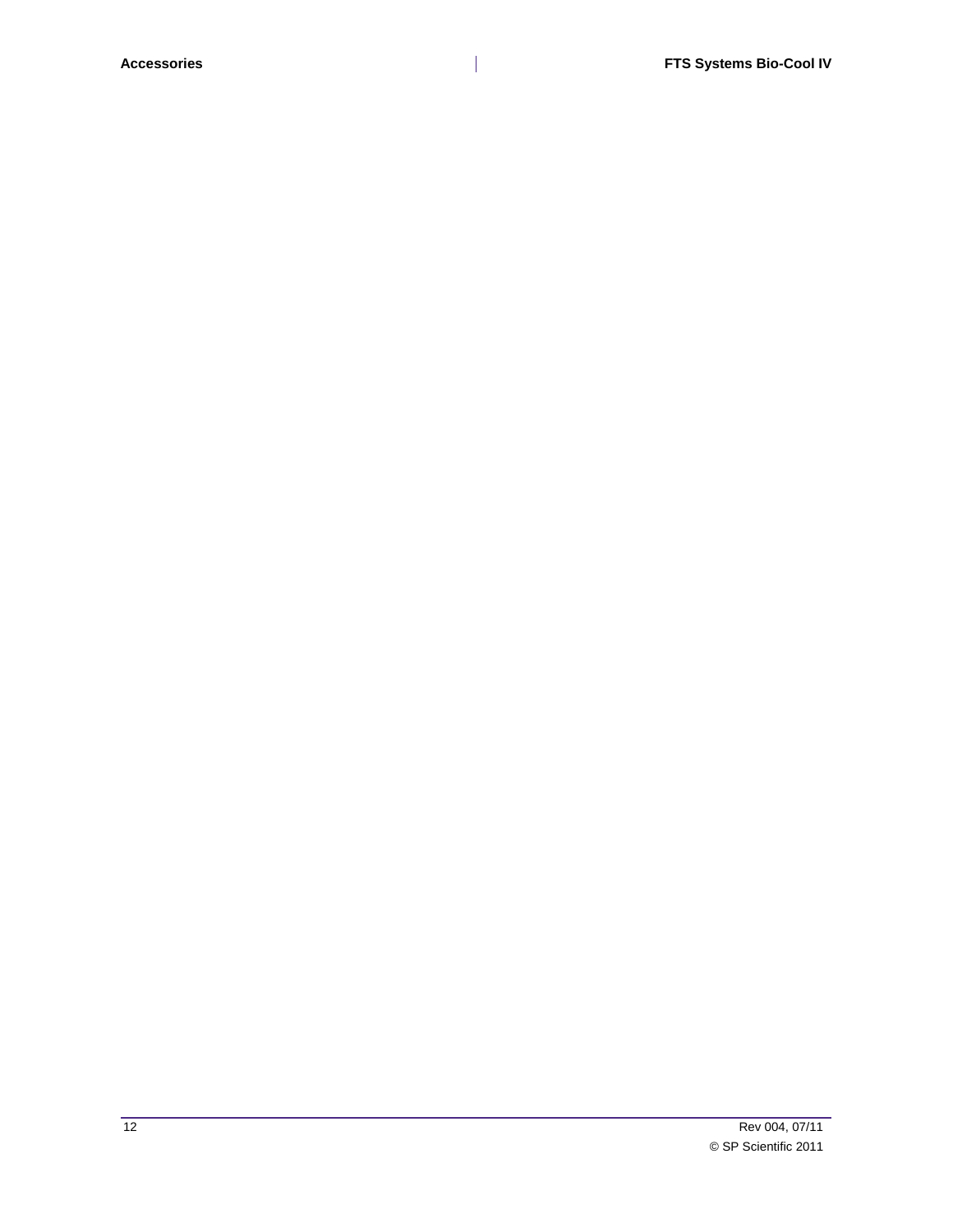<span id="page-20-0"></span>



## Controller / Programmer **5**

#### <span id="page-20-1"></span>**Overview**

The Controller/Programmer is microprocessor-based and is operated from the front keypad. All programming and control is accomplished through the front panel of the Controller/Programmer.



#### <span id="page-20-2"></span>Key Pad Identification and Use

| <b>POWER</b> | The power button is used to turn the system refrigeration on or off.                                                                                                                                                             |
|--------------|----------------------------------------------------------------------------------------------------------------------------------------------------------------------------------------------------------------------------------|
| <b>RUN</b>   | The run button is used to activate a program. Pressing the RUN button briefly,<br>while the system is in RUN, will pause the program. Pressing the RUN button<br>and holding it will end a run.                                  |
| <b>STIR</b>  | The stir button performs two functions related to the stirrer. It is an ON/OFF<br>button for the stirrer while the unit is running. It also accesses a stirrer speed<br>menu when pushed and held while the power is on.         |
| <b>SET</b>   | The set key has a number of functions. When the unit not performing a run it<br>accesses the program menu when pushed and held. While in any programming<br>mode, it functions as an "index" button to step through the program. |
| UP           | The up button is used to increment values shown on the display. It is also used<br>to access the internal parameters of the controller when the system is in the idle<br>mode (see section INTERNAL CONTROLLER PARAMETERS).      |
| DN           | The down button is used to decrement values shown on the display. It is also<br>used to access the system defaults menu when the unit is in the idle mode (see<br>section SYSTEM DEFAULT).                                       |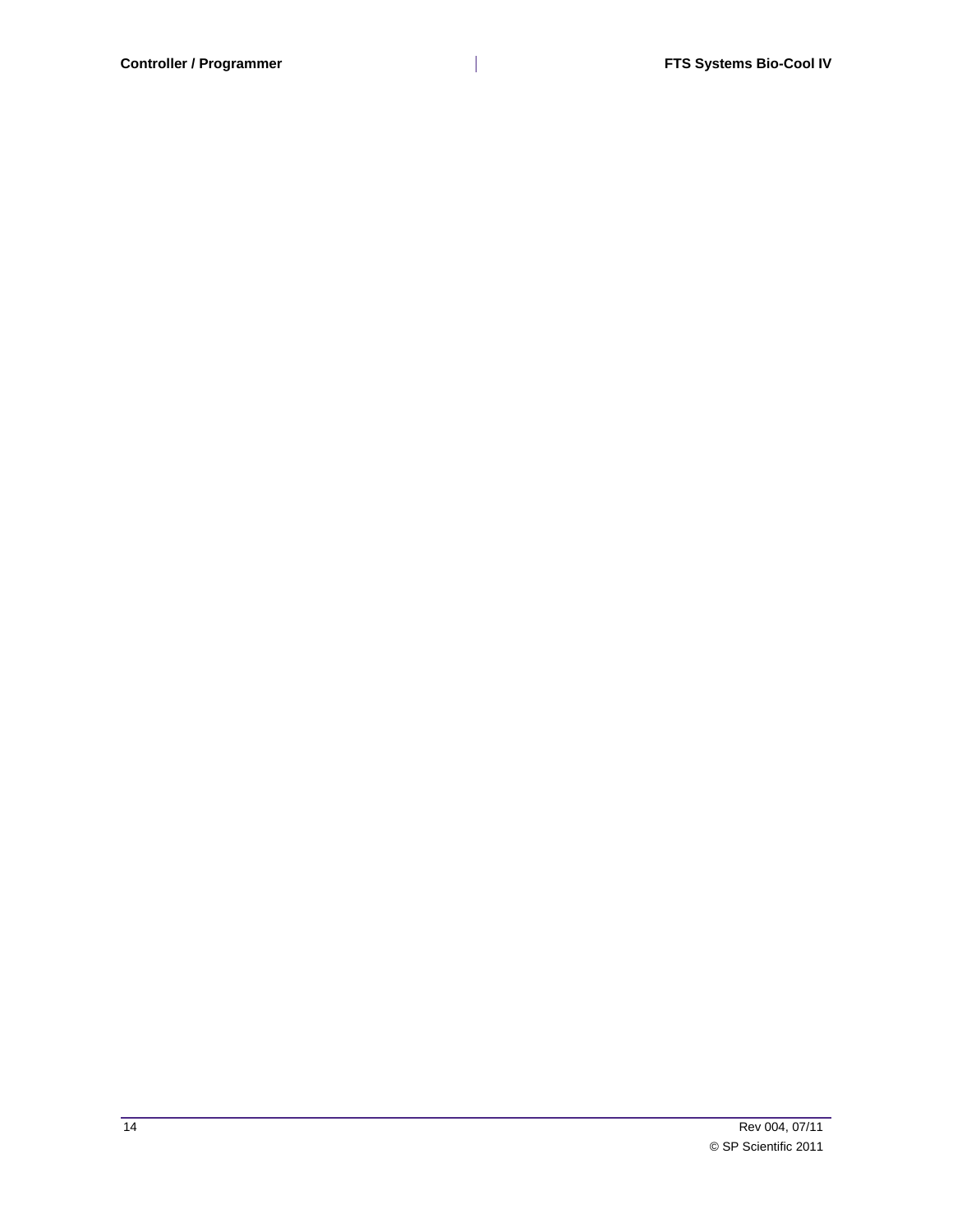

<span id="page-22-0"></span>

### Programming a Run **6**

#### <span id="page-22-1"></span>Programming the Controller

The Bio-Cool will perform a single slope controlled-rate freezing program after stabilizing at an initial starting temperature. To program the system, follow the steps listed below.

- 1. Turn on the system by pressing the POWER button.
- 2. Press and hold the SET button until the Program (PROG) LED illuminates. The START TEMP LED will flash and the PROG LED will illuminate.
- 3. Use the UP/DOWN buttons to set the program start temperature.
- 4. Press the SET button to advance to the RAMP portion of the programmer.
- 5. With the RAMP LED and display flashing, use the UP/DOWN buttons to set the ramp rate in ºC/minute.
- 6. Press the set button to advance to the END TEMP portion of the program.
- 7. Use the UP/DOWN buttons to select the desired end temperature.
- 8. Press the set button to advance to the HOLD TIME portion of the program.
- 9. Use the UP/DOWN buttons to select the desired hold time at the end of the program.
- 10. Press the set button.
- 11. The ALARM LED will flash. Using the UP/DOWN buttons, select "1" to have an activated audible alarm, or "0" to turn off the audible alarm.
- 12. Press the set button to leave the program mode.
- 13. If you want to change a program parameter repeat steps 2-12 again.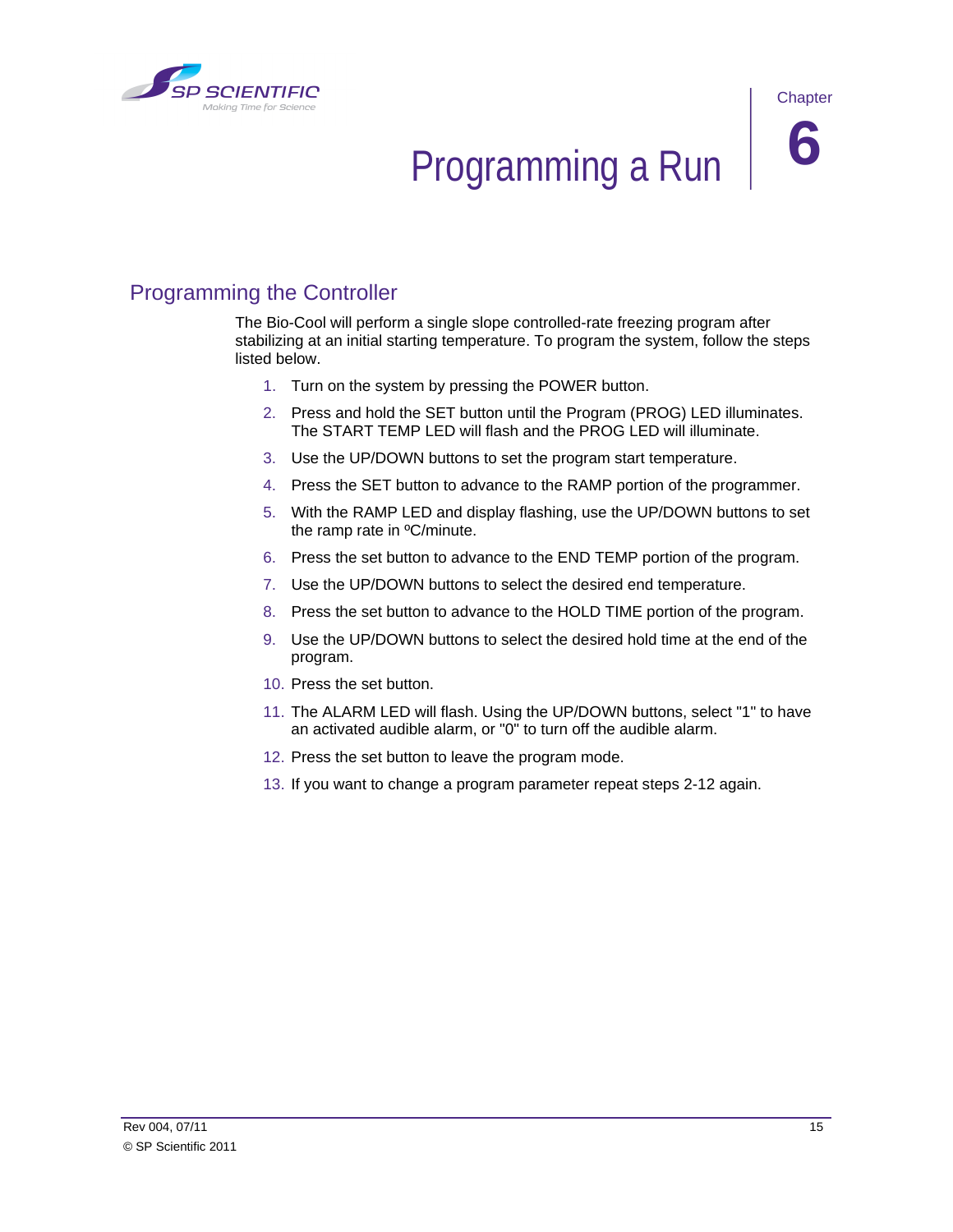#### <span id="page-23-0"></span>Running the Program

Once the program is installed following the instructions in the preceding section, a run is started by pressing the RUN button once and pressing it again once the unit is stabilized at the start temperature. The program will perform as follows:

- 1. The bath will go to the starting temperature as quickly as possible.
- 2. After the bath temperature has stabilized at the start temperature (refer to Stability Section), the program will pause, the audible alarm will sound if it is activated, and the display will flash. If you do not wish to wait for the one minute stabilization, the program may be forced into the ramp by pressing the set key if the actual temperature is within  $\pm 0.5$  °C of the start temperature.
- 3. To proceed to the ramp portion of the program press the run button. The RAMP LED will illuminate and the bath will begin a controlled-rate ramp to the end temperature.
- 4. When the end temperature is reached and the bath has stabilized, the END TEMP and HOLD TIME LEDs will illuminate and the programmer will begin timing the hold time.
- 5. When the hold time has expired, the HOLD TIME LED will go out and the END TEMP LED will remain on. The audible alarm will sound every 5 seconds if activated.

#### <span id="page-23-1"></span>Ending a Run

- 1. To end a program run press and hold the RUN button. The program will disengage and all of the LEDs below the display panel will go out.
- 2. If you wish to return the system to original set point temperature to begin another run simply press the run button again.
- 3. To turn off the system press the POWER button.

#### <span id="page-23-2"></span>Changing a Program during a Run

Sometimes you may need to change a program after you have started a run. You can change the current segment or future segments of the program by following these five steps:

- 1. Briefly press the RUN button.
- 2. The display will begin flashing indicating that the program is paused.
- 3. Press and hold the SET button. The PROG LED will illuminate and the START TEMP LED will start flashing.
- 4. Follow the same steps used in the Programming the Controller section to adjust the program.
- 5. Once out of the program mode, press the RUN button again to resume the run.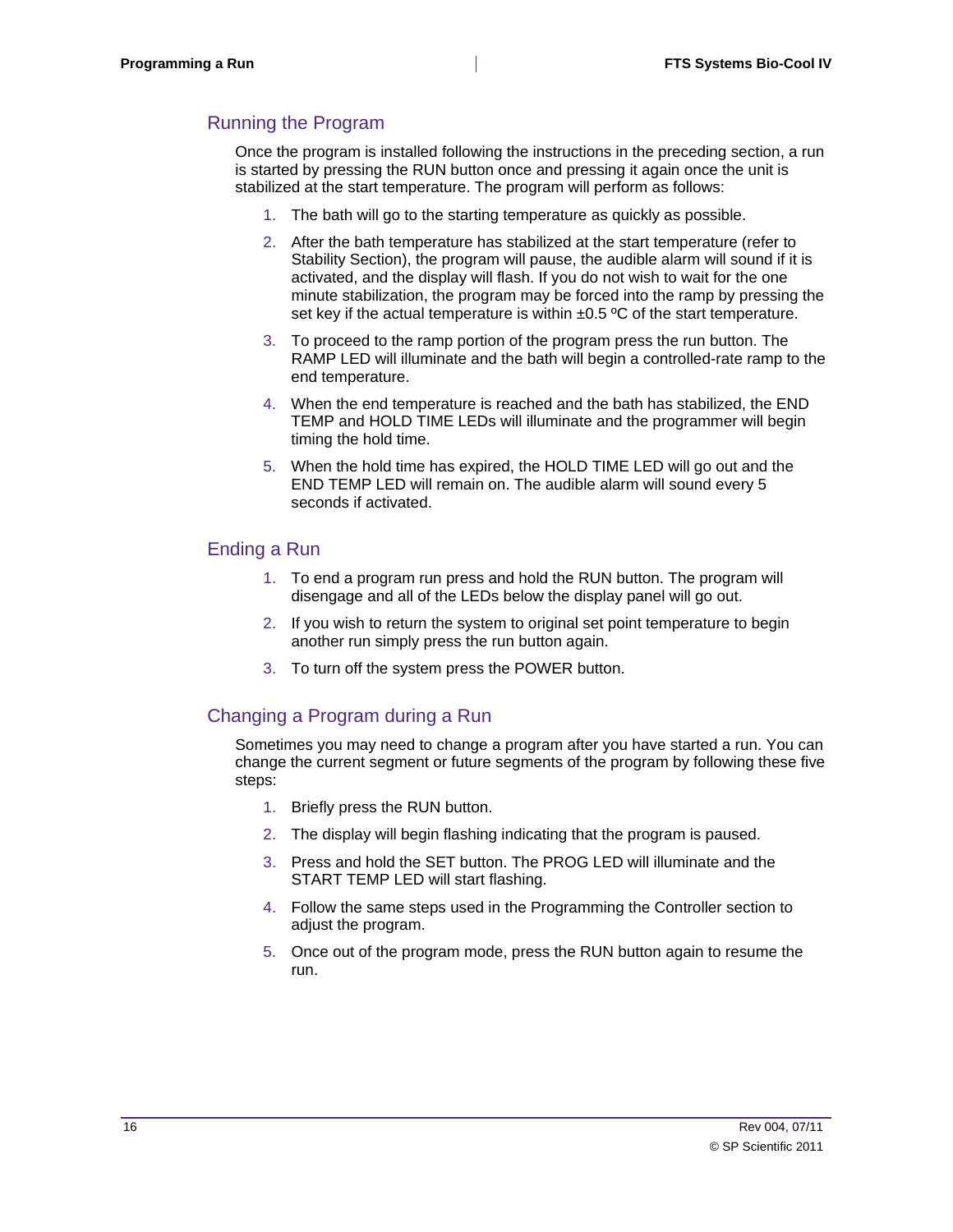#### <span id="page-24-0"></span>Internal Control Parameters

The Bio-Cool has been factory tested and programmed for use with methanol. If methanol is used as the heat transfer fluid, no adjustment to the controller's parameters should be necessary.

If you wish to check the internal parameter settings of the controller or modify them, they may be accessed by pressing the UP button while the system is idle (yellow 0/1 LED illuminated, display and all other LED's off). The internal controller parameters are:

| Parameter Symbol | Parameter                 | Value |
|------------------|---------------------------|-------|
| Pb               | <b>Proportioning Band</b> | 3.5   |
| It               | Integral                  | 136.0 |
| dt               | Derivative                | 17.0  |
| rdY              | <b>Ready Window</b>       | 0.2   |
| rdYt             | <b>Ready Time</b>         | 15.0  |

After the parameter menu starts flashing on the display and the UP button is released, the UP and DOWN buttons can be used to change the flashing parameter. Pressing the SET button may access the next parameter. After scrolling through the parameters, the unit will return to the idle mode.

#### <span id="page-24-1"></span>Stability Criteria

A stability-determination algorithm is used to determine that the process bath is indeed stable during the ramp cycle. This algorithm is used twice:

- At the initial slew to Start Temperature the process must be determined to be stable before it executes the pause (and optional audible signal) to insert product.
- At the END of the ramp, the process must be determined to be stable before initialization of the soak (timed-hold) timer.

Previous revisions of software required a rigorous stability of  $\pm 0.1^{\circ}$ C. for a duration of 15 seconds. Under some conditions this level of stability may be considered more severe than warranted; under some conditions this level may be nearly impossible to achieve.

Two programming values have been added to the PID menu (IP button menu): "rdY" and "rdYt."

#### **Ready Window**

A stability window is defined by the prompt "rdY" In °C. Note that this value, expressed as a window, is the total band encompassed by a  $\pm$  value specification (*e.g.*, rdY = 1.0 indicates a window of  $1^{\circ}$ C, equal to  $\pm 0.5^{\circ}$ C).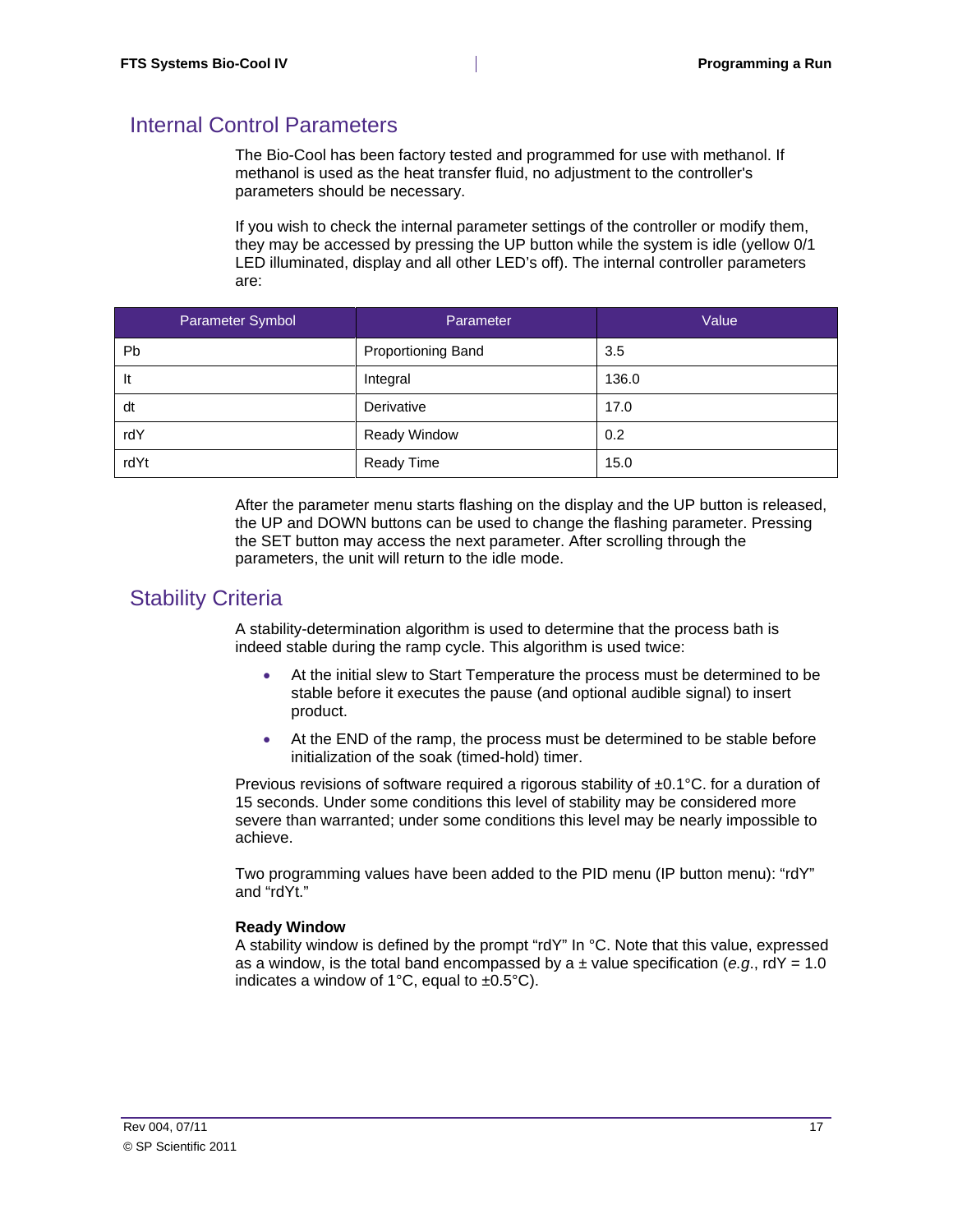#### **Ready Time**

A stability time constant is defined by the prompt "rdYt" in seconds. This does not define an absolute time. The stability algorithm employs continuous integration of process error (until the result is less than half the window). This value programs the period of integration. Time differences will be noted under a variety of circumstances: small changes in process SP will stabilize more quickly than large changes (but small changes are less likely to overshoot). Recommended values for the above are rdY = 0.2 and rdYt = 15.0 (approximating  $\pm$ 0.1°C for 15 seconds).

#### <span id="page-25-0"></span>System Defaults

The parameters in the system defaults define how the Bio-Cool displays data and allow the user to set limits on which values can be entered in a program. These default parameters are accessible by pressing and holding the DN button while the system is idle (yellow 0/1 LED illuminated, display and all other LED's off).

After the default menu starts flashing on the display and the ON button is released, the UP and DOWN buttons can be used to change the flashing parameter. Pressing the SET button may access the next parameter. After scrolling through the parameters, the unit will return to the idle mode.

| Parameter Symbol | Parameter                  | <b>Default</b> | Options / Limits                                                |
|------------------|----------------------------|----------------|-----------------------------------------------------------------|
| dEG              | <b>Temperature Display</b> | 0              | 0 - Degrees Celsius                                             |
|                  |                            |                | 1 - Degrees Fahrenheit                                          |
| PF               | <b>Power Failure</b>       | 1              | 0 - Unit goes to idle upon<br>power restoration.                |
|                  |                            |                | 1& 2 - Unit returns to last<br>set point and controls<br>there. |
| <b>SH</b>        | High Temperature Limit     | 25             | 0 to $+25^{\circ}$ C (Span High)                                |
| <b>SL</b>        | Low Temperature Limit      | -60            | -60 to $+10^{\circ}$ C (Span Low)                               |
| <b>HA</b>        | High Alarm                 | 30             | $-65$ to $+35^{\circ}$ C                                        |
| LA               | Low Alarm                  | -60            | $-70$ to $+25^{\circ}$ C                                        |
| dP               | <b>Decimal Point</b>       | 1              | 0 - no decimal point                                            |
|                  |                            |                | 1 - decimal point                                               |

The default values, parameters and their options are listed below.